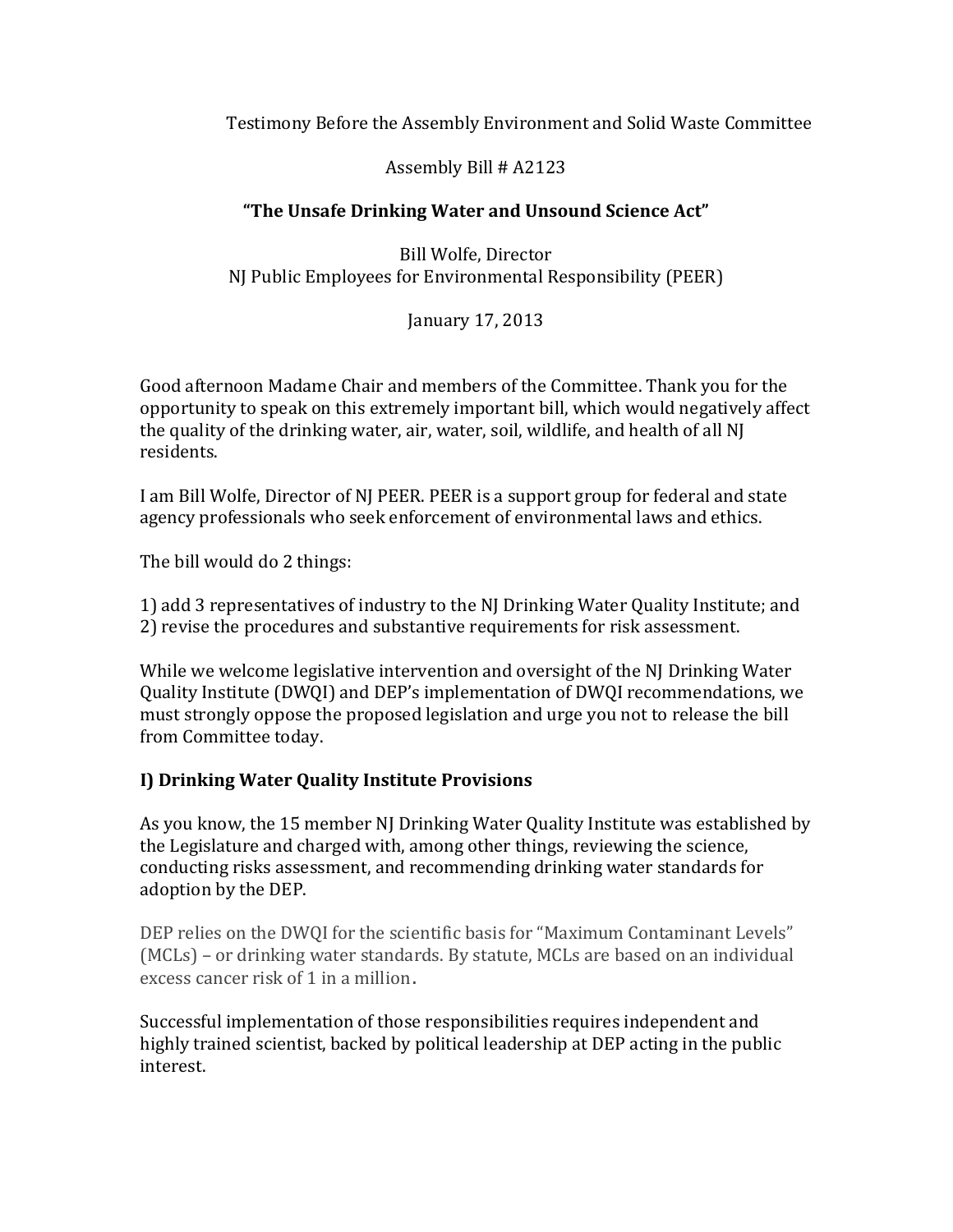The DWQI and DEP's drinking water program have been extremely successful and served as a national model for both US EPA and other state programs.

Unfortunately, however, that national leadership has waned and the DWQI is virtually dead in the water.

The main problems with the NJ DWQI and DEP's drinking water protection programs are:

- 1) The DWQI has met on a quarterly basis for many years. However, under the Christie Administration, the DWQI has not met for over 2 years, since September 2010.
- 2) The DEP has ignored a series of DWQI recommendations to update and strengthen existing standards, and develop necessary new protective drinking water "Maximum Contaminant Levels" (MCL's).
- 3) The DEP denied PEER's petition to regulate over 500 unregulated chemicals that DEP's own sampling has found in the drinking water of thousands of NJ residents.

The DWQI recommendations that have not been adopted by NJDEP are for the chemicals perchlorate (October 2005), radon-222 (February 2009), and Hazardous Contaminants (March 2009).

The 2009 "Hazardous Contaminants" document included recommendations for existing MCLs (recommendations of increase, decrease, or no change for MCL), as well as important new MCL recommendations for 1,2,3-trichloropropane and dacthal.

In addition, the Corzine DEP proposed a new MCL for perchlorate on March 3, 2009, however, DEP Commissioner Martin allowed that proposal to expire without being adopted.

Also, the Committee should know that DEP recently readopted the NJ Safe Drinking Water Act program on January 4, 2011. However, the program re-adoption did not include the 2009 DWQI recommendations for 1) revisions of existing MCLs or 2) new MCLs for 1,2,3-trichloropropane, dacthal, and radon.

The DEP's repeated and longstanding failure to implement the recommendations of the DWQI led to the resignation of the former Chairman, Mark Robson, who expressed his frustration in an NJN TV interview.

**As a result of DEP's inaction, the health of thousands of unknowingly exposed NJ residents is needlessly put at risk.**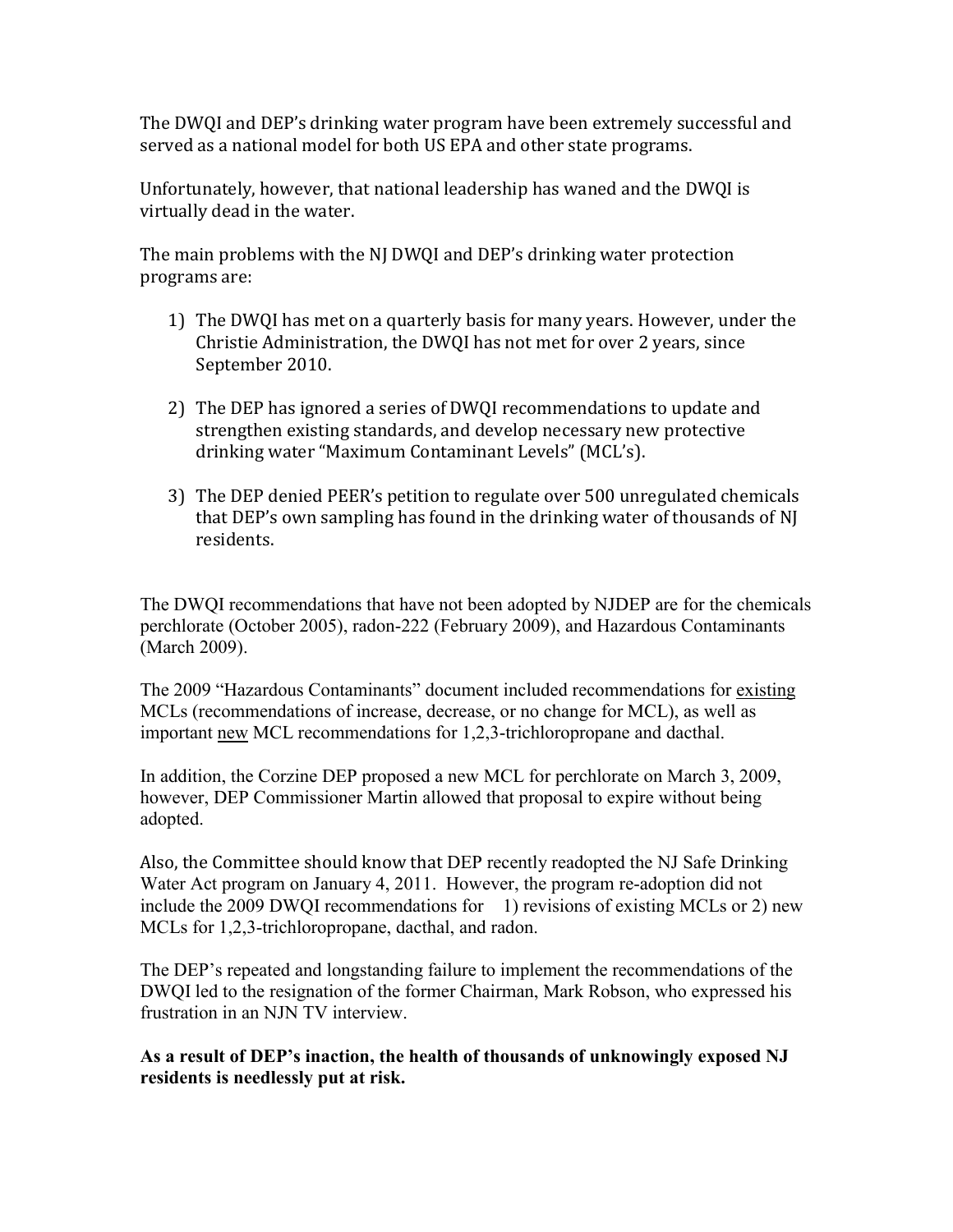We strongly urge the Legislature to conduct oversight of this pattern of failure by DEP to implement the scientific recommendations of the DWQI by promulgating MCLs.

Even without this pattern of failure by DEP, it would be totally inappropriate to appoint industry representative to the DWQI.

## The DWQI affects not only drinking water, but many other important DEP standards.

When DEP adopts a MCL drinking water standard and the risk assessment upon which it is based, the groundwater standards are automatically revised as well.

DEP's adoption of drinking water MCLs, chemical risk assessments, and groundwater standards in turn have direct impacts on not only drinking water, but on surface water quality standards, soil cleanup standards, toxic site remediation requirements, and – depending on the chemical, air pollution control requirements.

#### **Thus, the science and risk assessments done by the DWQI and DEP staff have HUGE impacts on public health and the environment, as well as industry compliance costs**.

Accordingly, the provision of the bill putting 3 industry representatives on the DWQI would create a huge conflict of interest, because industry is directly regulated by the DEP standards recommended by the DWQI and must spend billions of dollars to comply with those DEP regulations.

Obviously, industry has huge economic stakes in derailing, delaying and weakening any DEP standards and those conflicts should disqualify them from any scientific credibility or formal regulatory role on the DWQI.

The bill would further the chemical industry's strategy to manufacture uncertainty to block, delay, and weaken environmental and public health regulations – for an outstanding in depth analysis of how the chemical industry has distorted science, see Professor David Michael's recent book **[Doubt is Their Product](http://www.oup.com/us/catalog/general/subject/Medicine/PublicHealth/?view=usa&ci=9780195300673) – How [Industry's Assault on Science Threatens Your Health.](http://www.oup.com/us/catalog/general/subject/Medicine/PublicHealth/?view=usa&ci=9780195300673) The book has numerous NJ specific examples, especially on chromium and the shameful history of Dupont, a major player in NJ.**

# **II) Risk Assessment Provisions**

Similarly, we believe that the risk assessment provisions of the bill are ill considered, bad science, and imprudent public policy.

The bill would create needless "stakeholder" procedures that would only delay and provide even more undue industry influence of the science of risk assessment and standards development.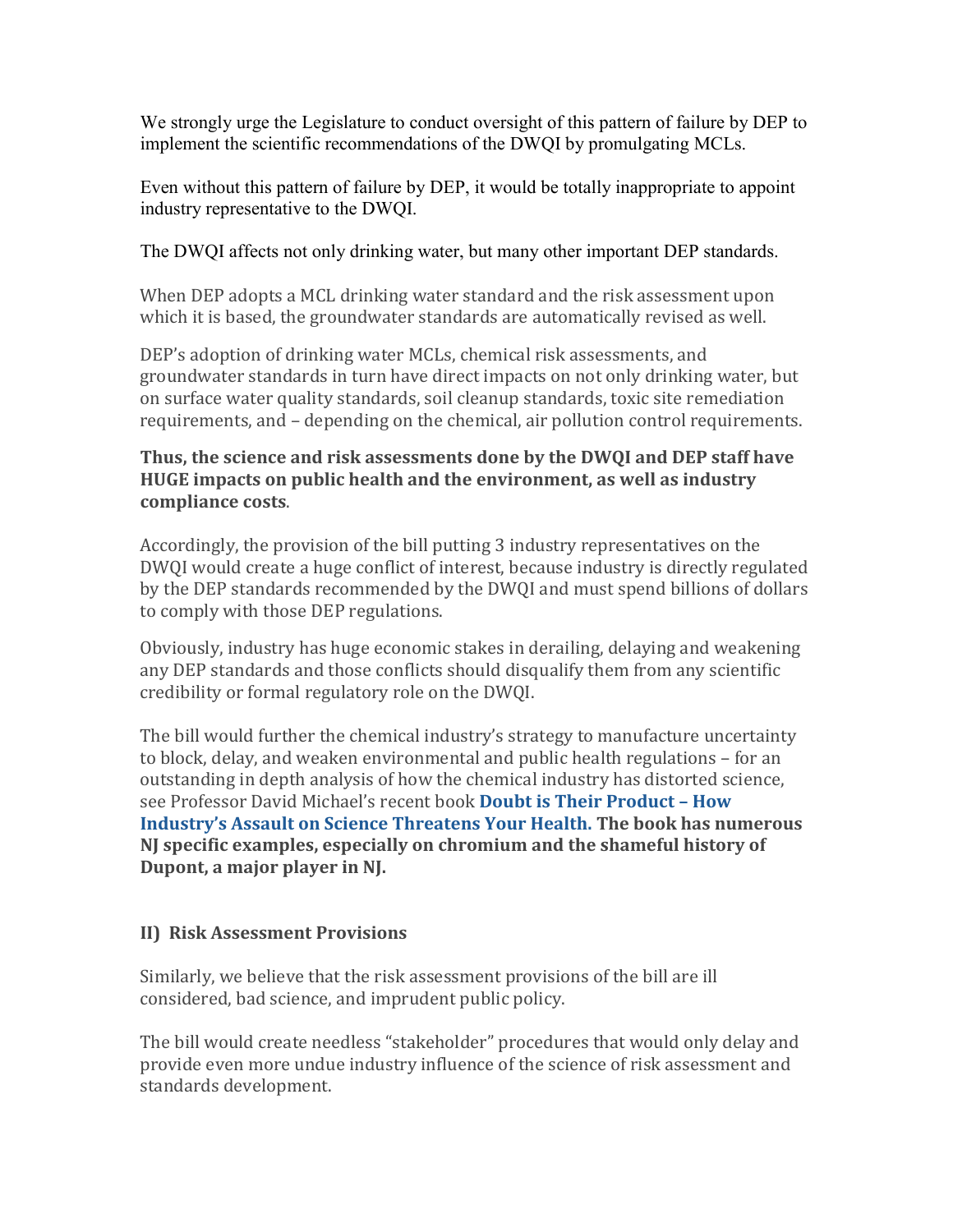The bill would limit risk assessment to "good laboratory practice" (GLP) – however, GLP was developed for other regulatory purposes (i.e. products under federal TSCA and FIFRA) and is not designed or appropriate for limiting the science of risk assessment.

Additional limitations of GLP include:

- Good Laboratory Practices (GLP) applies to laboratory studies and is not applicable to human epidemiology studies, which are the first choice for risk assessment when appropriate studies are available;
- GLP refers to specific requirements for conducting and documenting toxicology studies usually done for specific regulatory purposes such as product registration and excludes many studies of equally high quality and perhaps greater scientific validity; and
- New Jersey DEP employs the same scientific standards as used by the U.S. Environmental protection Agency and EPA does not have a policy of considering only GLP studies in its risk assessments.

## **I strongly urge the Committee to seek expert testimony on these complex science and regulatory issues before releasing this bill.**

I am available to respond to your comments and provided additional information.

Thank you.

Wikipedia:

## **Criticism of GLP**

GLP studies require adequate and permanent documentation of everything involved in an experimental test: staff qualifications, valid study design, standard operating procedures (SOPs), training, performance, formulation and statistical analyses, and the retention of summary/individual data; so that there can be confidence in the study's design, performance and its results, and anyone (as public agencies have access to the GLP records) can subsequently fully reconstruct the study. GLP is by most regulatory authorities worldwide adopted as **the lowest common standard for quality assurance.** ISO 17025, GMP or GCP criteria are alternatives in some cases.

OECD Guideline test methods are recommended by regulatories as study plan to follow for toxicology studies. These methods are all very standardized/extensively peer reviewed, and are adopted worldwide. Independent of the test guidelines, GLP